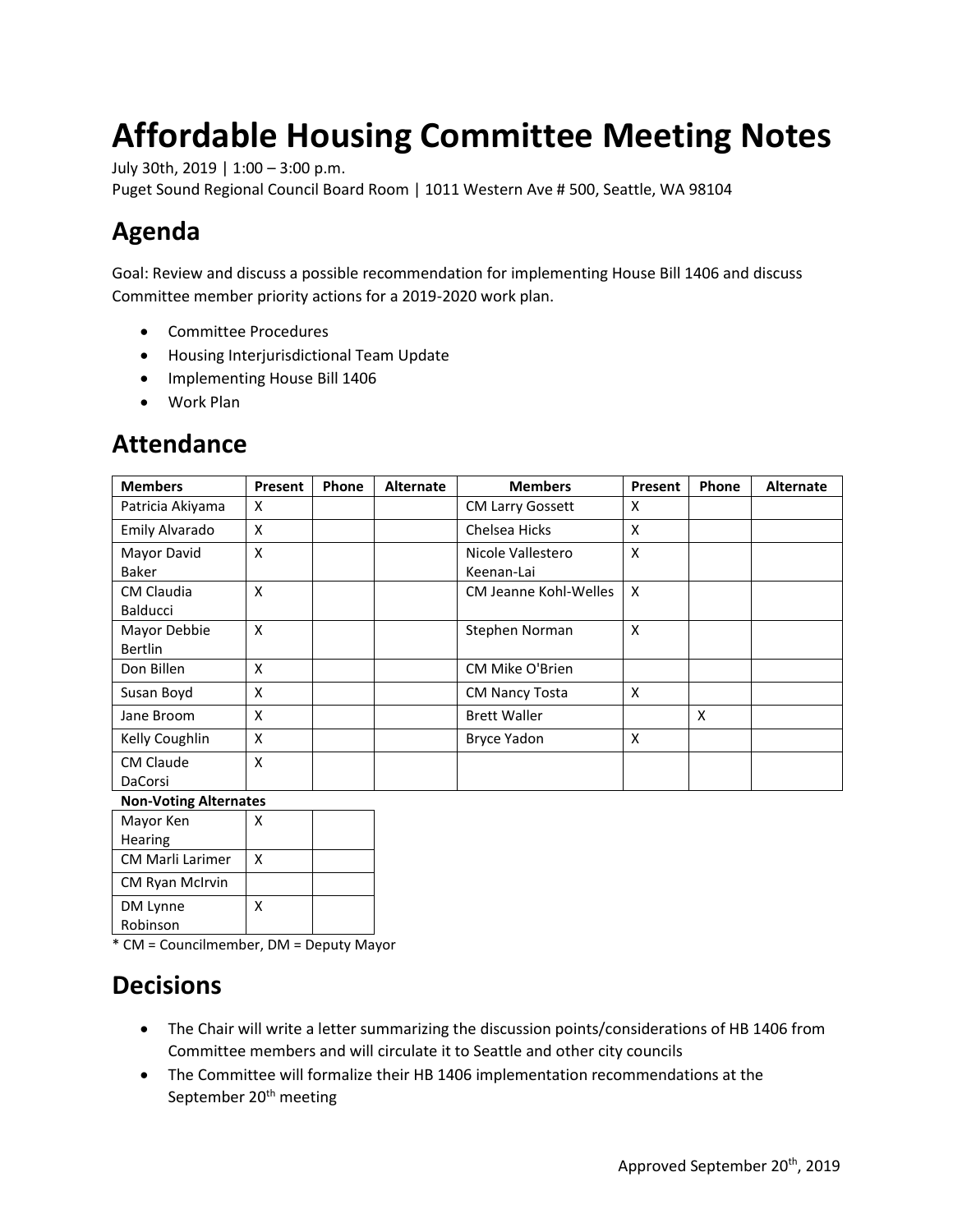• Committee member priorities for the 2019-2020 work plan will be organized by the September 20<sup>th</sup> Affordable Housing Committee meeting

# **Action Items**

| <b>Action Item</b>                                                   | <b>Assigned</b> | <b>Due</b>           |
|----------------------------------------------------------------------|-----------------|----------------------|
| Refine the HB 1406 Recommendation Statement based on Committee       | <b>HIJT</b>     | Aug 20 <sup>th</sup> |
| member feedback                                                      |                 |                      |
| Adopt a finalized HB 1406 Recommendation Statement                   | AHC             | Sep 20 <sup>th</sup> |
| Summarize the discussion on Committee member work plan priorities to | Staff           | Aug 20 <sup>th</sup> |
| make progress on work plan adoption                                  |                 |                      |

# **Meeting Minutes**

#### **Welcome and Introductions**

- The Chair, Councilmember Claudia Balducci, welcomed the Affordable Housing Committee members and provided an overview of the agenda
- Affordable Housing Committee members introduced themselves

#### **Meeting Minutes**

- Mayor Debbie Bertlin moved to approve the meeting minutes from June 21st, 2019, and Councilmember Nancy Tosta seconded the motion
- The June  $21^{st}$ , 2019 meeting minutes were approved 19-0

#### **Committee Procedures**

- The Chair explained the following Committee procedures:
	- $\circ$  Alternate member engagement: alternates can sit at table and engage in discussion with Committee members but must abstain from voting, unless their respective Committee member is absent
	- o Expedited decision making: Committee members should email their issue proposal to the Chair, Vice Chair, and McCaela at least one week in advance of the meeting, then follow the necessary steps outlined in the PowerPoint slide. The Chair shared that the Committee could explore alternative methods if necessary
	- o Emerging issues: Ten minutes will be reserved on future agendas for members to introduce emerging issues or make announcements
	- o 2019-2020 meeting schedule: The Affordable Housing Committee meeting dates for 2019-2020 were announced. The Chair solicited meeting location suggestions from Committee members and reminded members to let their alternates know if they can't make a meeting
	- $\circ$  Rules of engagement: The expectations and ground rules for engaging with one another were explained.

#### **Housing Interjurisdictional Team (HIJT) Update**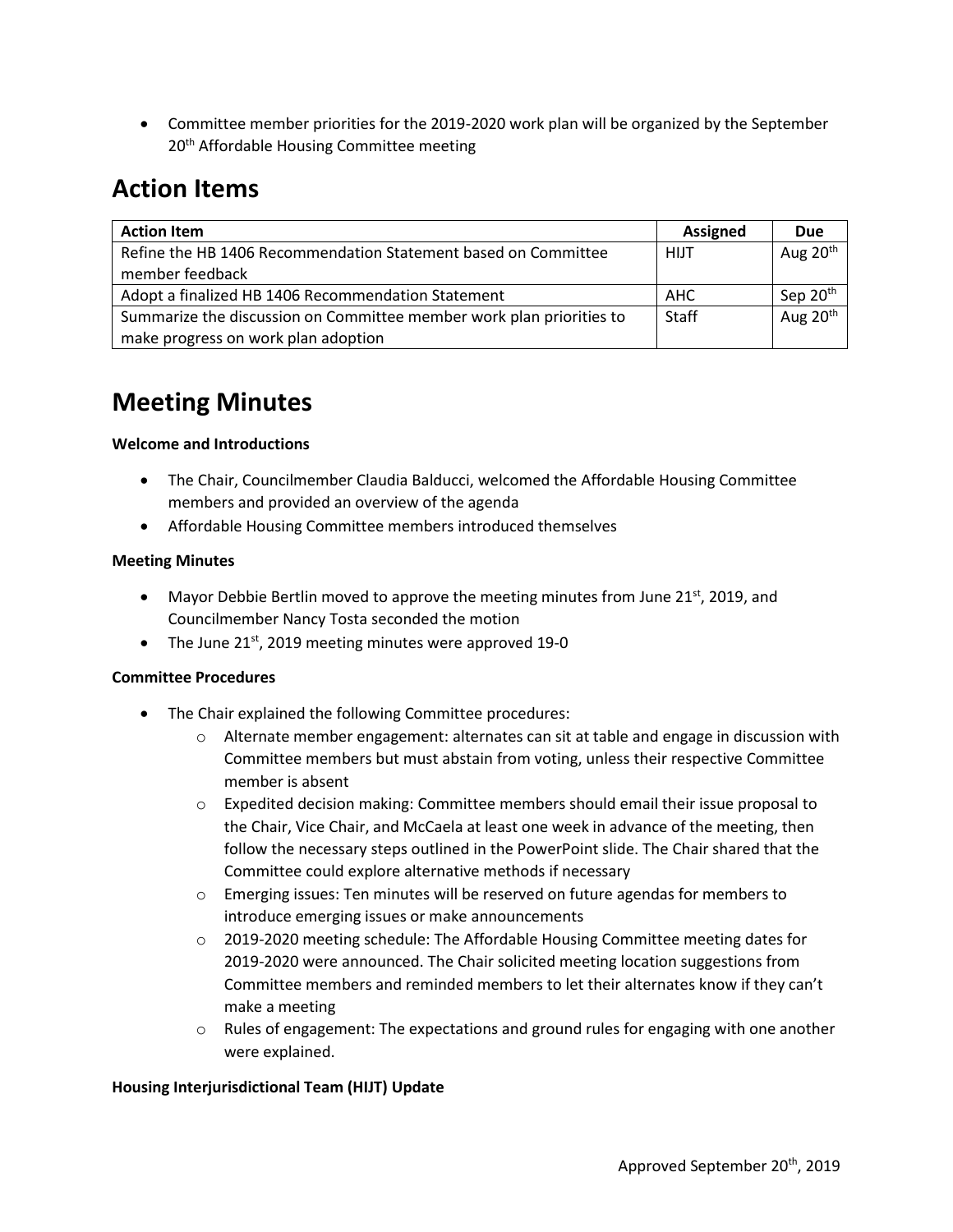- McCaela Daffern reviewed the current list of HIJT members and HIJT member characteristics
- McCaela solicited suggestions from Committee members for additional HIJT members with an expertise in equity and social justice, expertise in the goal areas of the Action Plan, and geographic diversity

#### **Implementing House Bill (HB) 1406**

- Lindsay Masters gave an overview of HB 1406 in relation to the potential use of funds, tax credit rates, projected annual revenue by sub-region and countywide, and cumulative impact of revenue
	- $\circ$  There is flexibility in the use of funds for acquisition, rehabilitation, or construction of affordable housing units, as well as rental assistance or operations and maintenance
	- $\circ$  Funds may only be used for housing and services for populations earning up to 60% of the county median income
- The Chair opened the floor for discussion on implementing HB 1406 with regards to pooling funds
	- $\circ$  Stephen Norman stated a challenge with having balkanized funding and mentioned it may be worthwhile to have a discussion of pros and cons of all jurisdictions pooling funds into a single county-wide pot of money
	- $\circ$  Emily Alvarado stated that one of the actions of the "Housing Seattle Now" plan is to immediately implement HB 1406 with a focus on building and supporting households experiencing homelessness. She emphasized the need to ensure the actions of the Committee are collaborative
	- $\circ$  The Chair suggested a recommendation of jurisdictions implementing HB 1406 to work together under the same set of rules for investment priorities
		- Chelsea Hicks wanted to make sure this model can still address the needs of different geographic areas and populations
	- $\circ$  Councilmember Claude DaCorsi mentioned that in prior discussions, pooling their funds with SKHHP seemed like the way to go, but that councils would appreciate information about a larger pool with the opportunity to review how it would benefit the region and cities. He mentioned a priority for leveraging money the best way possible
	- $\circ$  Don Billen stated that affordable housing developers often piece together multiple pots of funding for a project, so eliminating rules on this source of funding may reduce barriers. ARCH, the City of Seattle, and other entities distributing the funding could use their expertise to figure out how to most effectively use this increment of money
	- $\circ$  Deputy Mayor Lynne Robinson expressed interest in seeing a model for Stephen's recommendation for a single, regional pot of money. She would like to see who oversees the money, who allocates what gets built, and where the funding goes. She stated that the King County Housing Authority (KCHA) and City of Seattle have done these projects before, but that KCHA may be the one entity that can move fast enough
		- Lindsay Masters mentioned that there are regional funds managed by interlocal agreements and that the Joint Recommendations Committee is the decisionmaking body for county-wide funds. She stated that ARCH is modeled under a different approach where a smaller group of cities is at the table which allows for easier collaboration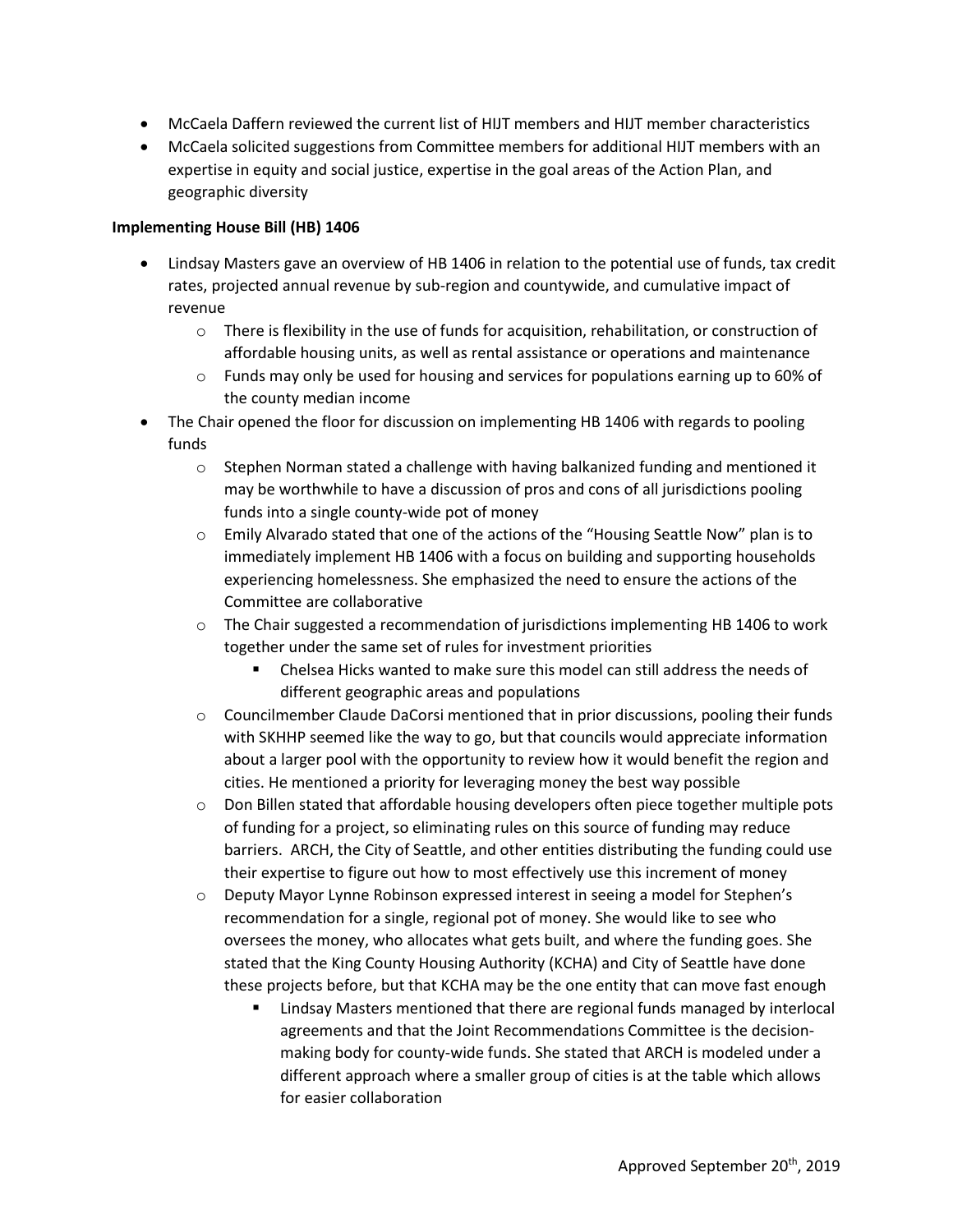- o Mayor David Baker stated that Kenmore chose to pool their money with ARCH in addition to what they already contribute since it provides the most value for their money and works best for their communities in terms of housing unit production
- $\circ$  Nicole Vallestero Keenan-Lai addressed the issue of every region having different needs, however she emphasized that she is in support of pooling funding while still meeting the needs of each region. Nicole recommended exploring the Equitable Development Initiative for Seattle since it addresses social equity needs in development and allows for more accountability and more stakeholders to get involved
- The Chair presented the draft HIJT recommendations for use of HB 1406 funds including:
	- $\circ$  Funds should be prioritized for 0-30% AMI projects and King County should offer an incentive through its capital fund request to encourage jurisdictions to do this
	- $\circ$  Jurisdictions should consider racial and ethnic groups with high cost burden and/or communities at risk of displacement in the use of these funds
	- o Jurisdictions should pool funds to the extent possible with existing sub-regional collaborations or new partners
- The Chair summarized key discussion points including:
	- $\circ$  The Committee should look at a different model for how funds could be distributed
		- Look to the Seattle Equitable Deployment Initiative or similar efforts to see how that will impact Committee recommendations
	- o Minimize the amount of strings placed on the money
- The Chair opened the floor for discussion around prioritizing construction and preservation of affordable homes for households earning less than 30% AMI
	- $\circ$  Susan Boyd shared that housing for 30% AMI or below requires ongoing subsidies, operations, and maintenance which is a challenge. She emphasized that the Task Force Action Plan focuses on 50% AMI or below. She argued for more flexibility, incentivizing at 50% AMI or below, or not incentivizing at all
	- $\circ$  Deputy Mayor Robinson saw value in aiming at 50% AMI or below and combining that with an incentive for 30% AMI or below
	- o Mayor Debbie Bertlin shared that building at 30% AMI is very difficult in the region. She shared the discussion that occurred at the Sound Cities Association caucus, where consensus resulted in targeting 50% AMI or below but prioritizing 30% AMI and incentivizing it. By focusing on 30% AMI, areas like Mercer Island could be excluded due to sheer cost
	- $\circ$  The Chair summarized that the Committee recommends a coordinated approach to serving households at or below 50% AMI, but to the extent possible reducing that to 30% AMI with incentives from King County
- The Chair opened the floor for discussion around displacement
	- o Nicole reiterated checking out Seattle's Equitable Development Initiative and that the HIJT could speak with department staff who are moving that work forward. The HIJT could take those learnings and refine the Committee recommendation
	- $\circ$  The Chair offered the following statement to capture Nicole's suggestion: "We are recommending that jurisdictions deploying these funds should explore ways that the funds could be used to protect communities of color and low-income communities from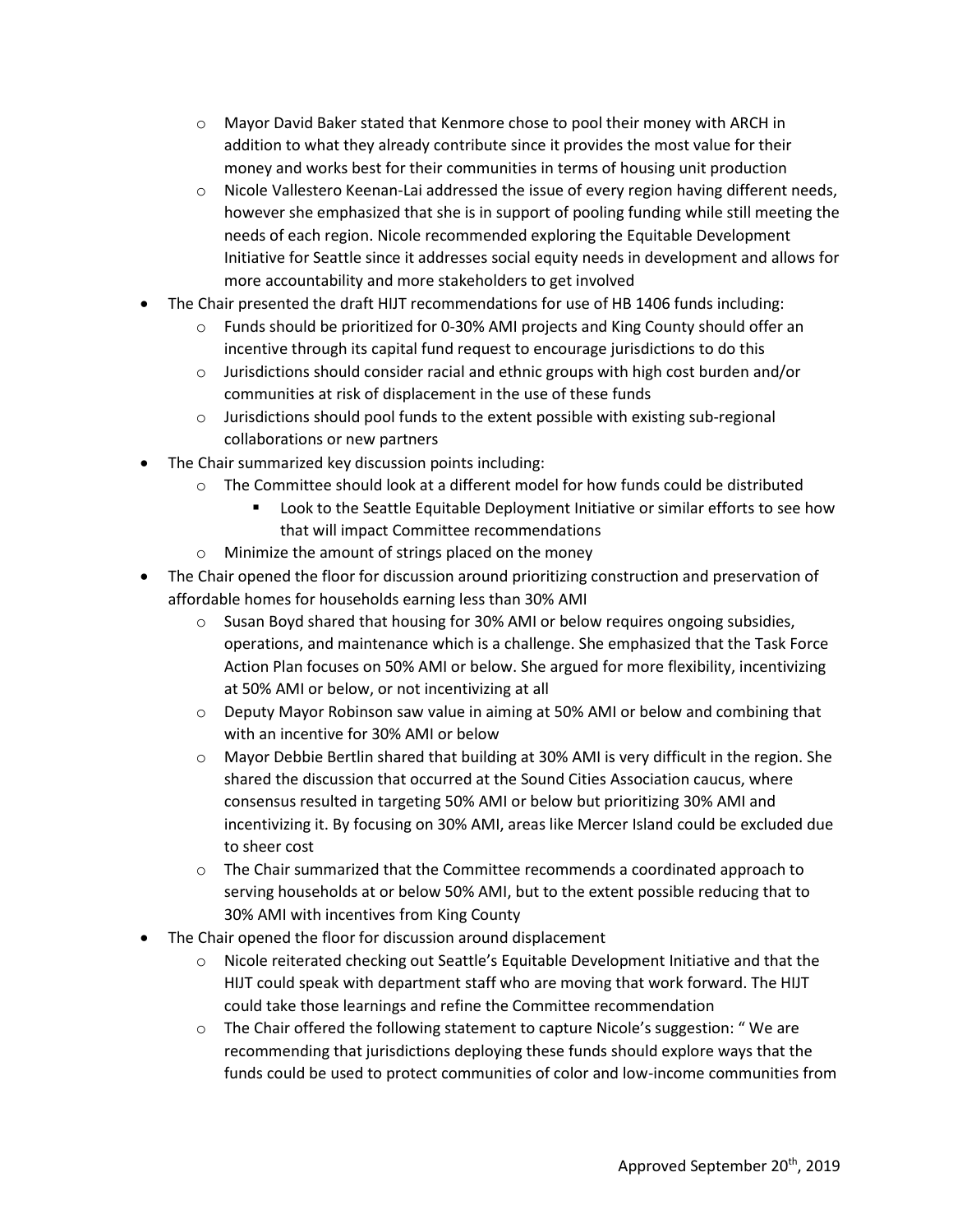displacement, and that they should look to successful models like the Seattle Equitable Development Initiative in order to determine how best to accomplish that."

- $\circ$  Councilmember Larry Gossett stated that the most disadvantaged people are at 30% AMI or below and are mostly people of color, are the most oppressed, and need the most resources. He emphasized that policy prescriptions must be fashioned in a way to prioritize these populations since historically they are not served very well. As a politician, he knows compromise is a must. He stated that policies need to reflect a stronger commitment and that there is a need to find more creative ways of serving these populations
- The Chair laid out possible policy recommendations statements:
	- $\circ$  There should be prioritization towards construction and preservation of affordable homes for households earning less than 30% AMI. Acknowledging the potential limit of deployment of these funds due to challenges, there should be flexibility to move up to funding for 50% AMI or lower
	- $\circ$  Jurisdictions deploying these funds should explore ways that the funds could be used to protect communities of color and low-income communities from displacement in gentrifying areas, and that they should look to successful models like the Seattle Equitable Development Initiative in order to determine how best to accomplish that
	- o King County should incentivize construction and preservation of affordable homes for households earning less than 30% AMI
	- $\circ$  Jurisdictions should pool funds to the highest extent possible, ideally as one regional source but sub regionally if not possible
- Emily Alvarado mentioned the Task Force recommendations included recommendations around advocacy at state level, so the Committee may want to think about what message to send to the state so that they provide additional tools for affordable homes
	- $\circ$  The Chair mentioned that legislative messaging may be a great task for the HIJT
- Jane Broom stated that the Committee should focus on areas of most immediate need where money can be used the fastest, so the Committee can go back to legislature and show successful results. She also mentioned it may be easier to start at a target of 30% AMI and go up to 50% AMI if needed
- The Chair opened the floor for discussion for Jane's comment on speed in deploying the resource effectively and quickly in order to meet the housing need
	- o Mayor Debbie Bertlin agreed that speed is necessary
	- $\circ$  Councilmember Nancy Tosta also said speed should be a focus with the caveat of uncertainty around who is ready to build at 30% AMI
	- $\circ$  Councilmember DaCorsi agreed that speed is critical since showing success stories to legislature is important
	- $\circ$  Nicole emphasized that the Committee should prioritize the preservation of existing affordable units since rushing to build new units could do harm by not following an equitable process
	- $\circ$  Councilmember Jeanne Kohl-Welles advocated for speed with the caveats discussed, addressing that delays increase costs, and mentioning that she would like to include immigrants and refugees in the definition of communities of color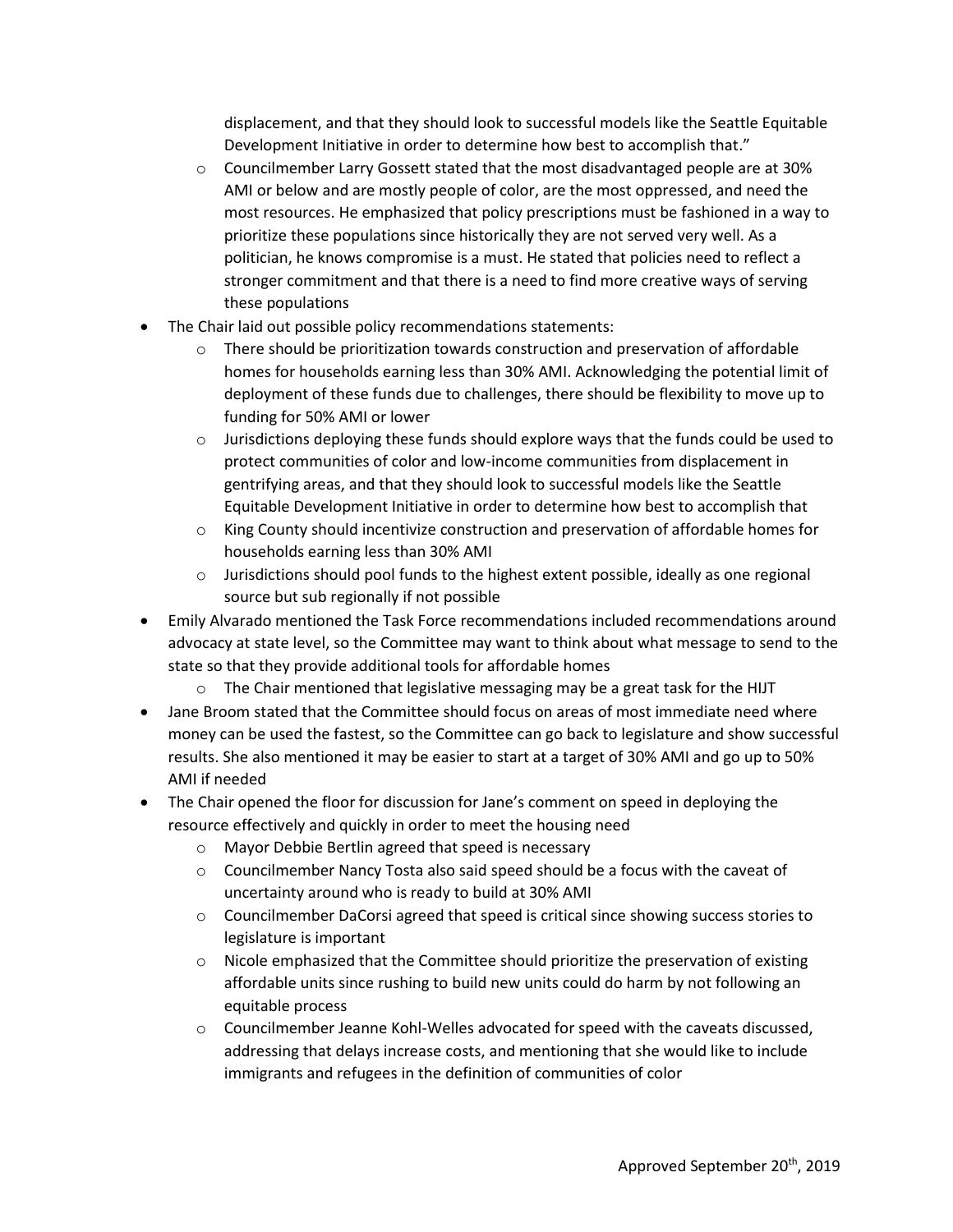- $\circ$  Deputy Mayor Lynne Robinson iterated that speed is important and that there should be a focus on housing preservation and prevention of homelessness since it is a part of displacement
- o Mayor Ken Hearing stated that speed and preservation are synonymous
- $\circ$  Stephen Norman asked about bonding in relation to being able to go to the legislature to show the deployment of future funds effectively
- $\circ$  Chelsea Hicks agreed with speed and mentioned the fastest option would be to use funds for rental assistance in cities with populations less than 100,000. She proposed an idea for an alternate recommendation for smaller cities addressing this, along with a recommendation on how outcomes (e.g. "homelessness avoided") are tracked and reported. That way data could be gathered easily and provided to legislature when asking for funding
- The Chair wrapped up the discussion on HB 1406 by addressing next steps
	- $\circ$  The Chair proposed writing a letter within the next two days, summarizing the discussion points/considerations of HB 1406 from Committee members and circulating it to Seattle and other city councils. The Committee will formalize their recommendations at the September 20<sup>th</sup> meeting

#### **Workplan**

- The Chair reviewed the Post-it Note Exercise takeaways and Affordable Housing Committee Work Plan Survey results
	- o Goals 2 and 6 from the Action Plan emerged as priorities
- McCaela presented on HIJT input around thoughtfully centering equity in the Affordable Housing Committee and a need for establishing an equitable accountability structure
- The Chair reviewed the proposed 2019-2020 work plan with a focus on building accountability and taking action
- The Chair explained that Committee members would proceed to identify a list of ten or so priority actions from the Action Plan today, vet those actions with the community and stakeholders, and then narrow down the list to 2-4 actions by January 2020
- The Chair opened the floor for discussion on Committee member priorities for the work plan
	- o Bryce Yadon prioritized Goal 6, 5, and 7
		- He asked how the Committee will achieve better housing diversity in high opportunity areas
		- He emphasized the need to display where housing developments are going on the dashboard, what is being preserved, and how to ensure the communities are preserved
	- o Nicole Vallestero Keenan-Lai prioritized prevention of displacement
		- She mentioned the San Francisco model of preserving affordable housing by rapidly purchasing it as it goes on sale, encouraging cities to remove language around blight removal, reconceive what is considered a blight, and ways to encourage jurisdictions to speak to and engage with populations they may displace
	- $\circ$  Chelsea Hicks advocated for more housing set at 30% of tenant's income via Section 8 or Housing Choice Vouchers, or entire buildings set at rental rates of 30% of tenant's income.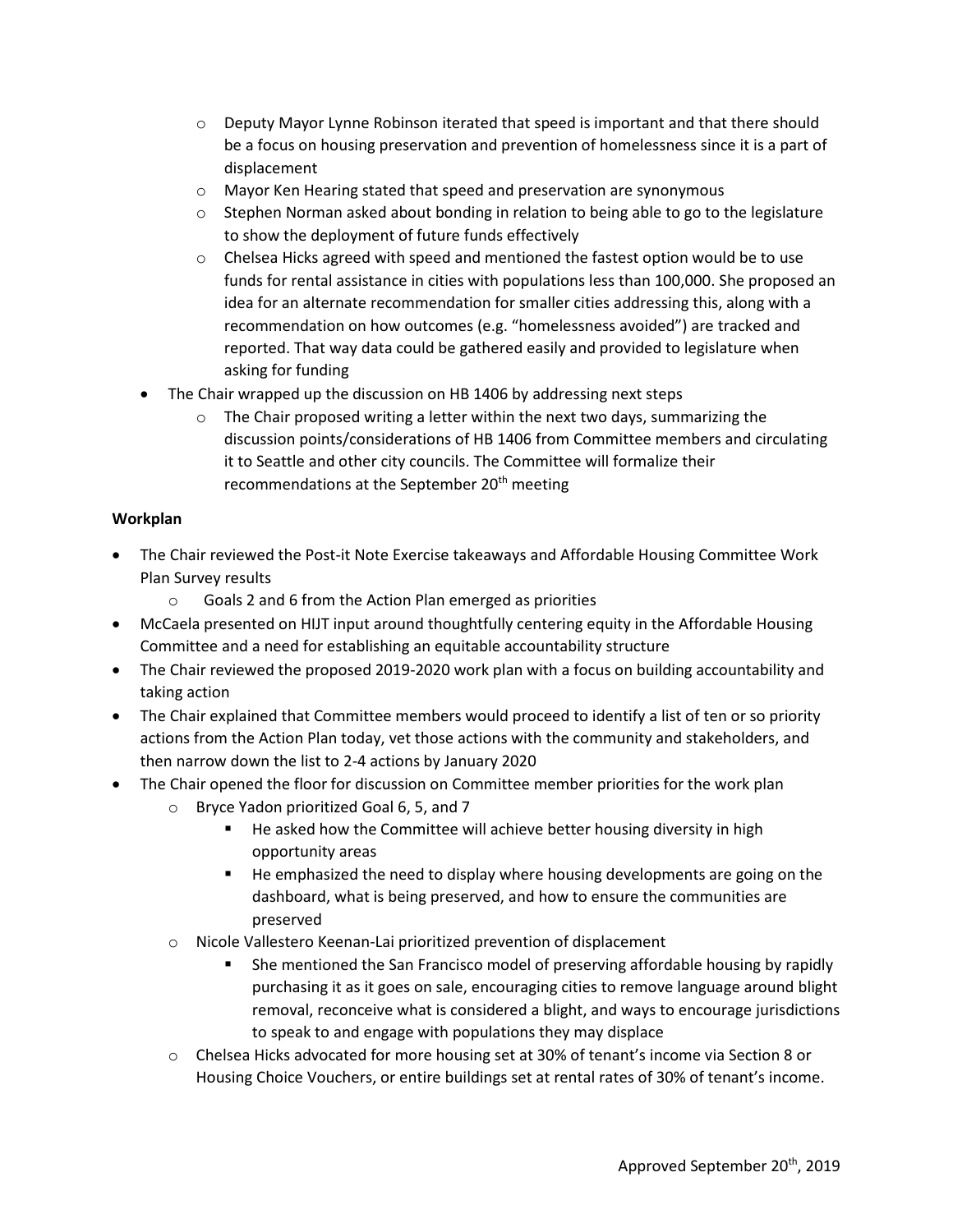She also identified a need for more tenant protections around barriers to housing, like evictions on records, judgements from former landlords, and criminal records

- $\circ$  Stephen Norman prioritized preservation and production of affordable housing. To meet the goal of 44,000 units over the next five years, 9,000 units would need to be built or preserved a year, which cannot be accomplished given existing resources. The Committee needs to:
	- Take advantage of the booming economy and push for aggressive inclusive zoning because affordability opportunities are lost when luxury housing goes up
	- Develop an aggressive federal lobbying agenda and find allies in other jurisdictions
- o Councilmember Nancy Tosta prioritized:
	- Keeping people in their homes through rental policies, rental assistance, preserving existing housing, displacement prevention, etc.
	- **EXED Increasing availability of housing by looking at church property, streamlining** permitting, and changing zoning to enhance density
	- **EXECT** Figuring out how to implement Goal 6 from the Action Plan regarding increasing opportunities for homeownership
	- Advocating for federal dollars
- $\circ$  David Baker stated a priority of finding sources of funding for smaller cities
- o Councilmember Marli Larimer stated a priority for serving seniors, preservation of mobile homes within the senior population, and different ownership models to build intergenerational wealth. She also wanted to ensure suburban communities get a slice of the pie in funding for affordable housing
- o Kelly Coughlin also prioritized serving seniors, housing for farm workers, and finding solutions for businesses suffering from a lack of workers
- o Councilmember Claude DaCorsi prioritized the promotion of opportunities of homeownership, workforce housing and moving them into home ownership, preservation, federal advocacy, and cost-effective modular housing that can be developed rapidly
- $\circ$  Jane Broom brought a process perspective of focusing on building off of work accomplished with the Work Plan Survey results. She expressed the need for regional planning, simplifying zoning and regulatory processes across the region since there is complexity from city to city on various policies, focusing on density near transit, building work with equity at the center, starting by engaging people in the communities who are left out, and then building in speed
- o Mayor Ken Hearing prioritized serving seniors since they have such an affordable housing need. He mentioned that TOD projects often displace affordable housing and that workforce housing needs to be in every jurisdiction to reduce traffic congestion
- o Brett Waller mentioned that the Committee should focus on discussion around just-cause evictions so that there is a consistent policy across the County
- $\circ$  Councilmember Jeanne Kohl Welles prioritized Action Plan Goal 4 regarding increasing tenant protections, just-cause eviction, and caps on rental increases
- $\circ$  Susan Boyd prioritized raising money for housing through local and state governments in addition to the federal government and building political will to generate resources
- o Emily Alvarado prioritized actions under Action Plan Goal 2 regarding raising funds through local, state, federal, business and philanthropy
- o Councilmember Larry Gossett prioritized an equitable process to achieve goals in creating affordable, decent shelter for King County residents